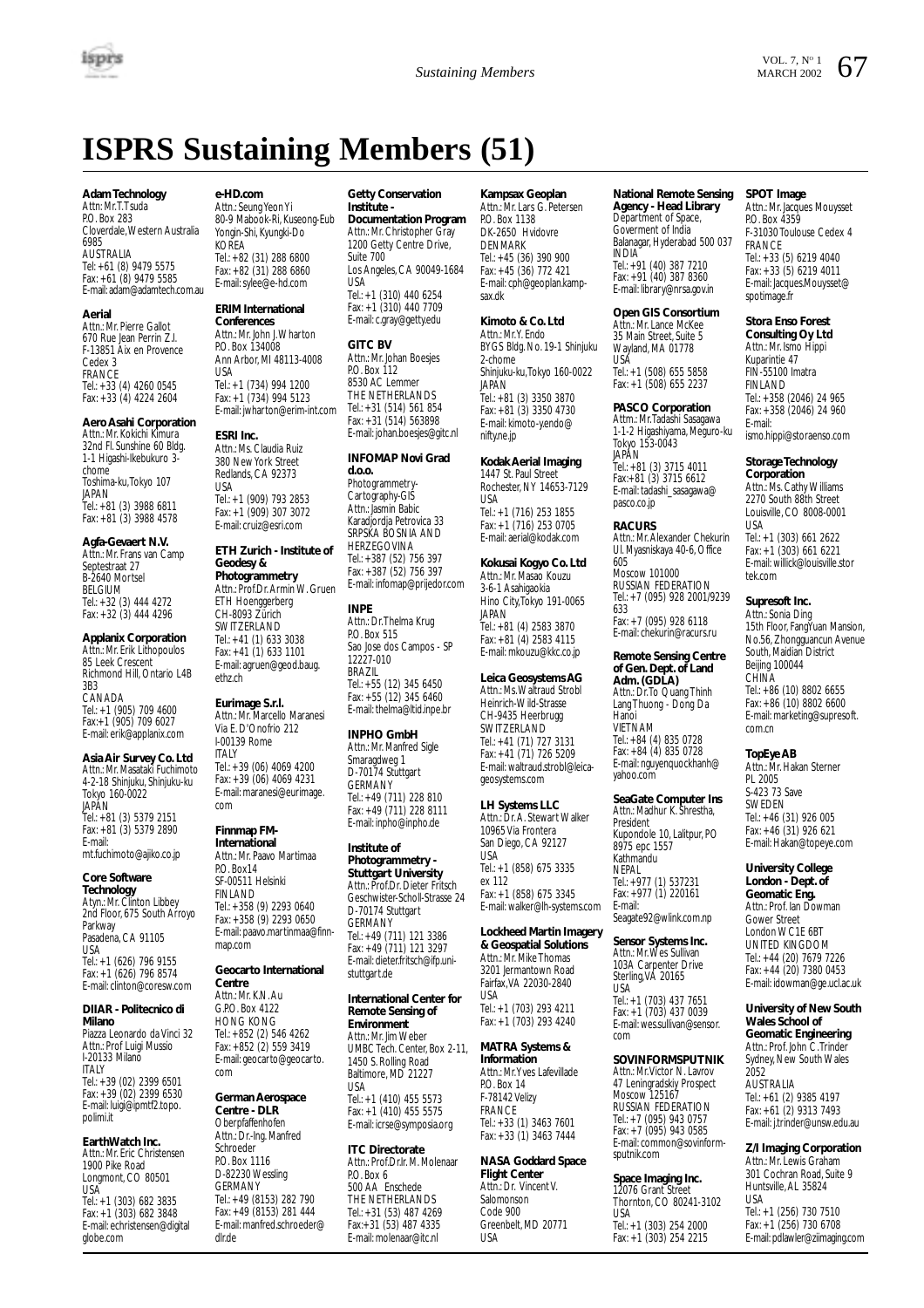

# **News from Sustaining Members**

# **Space Imaging**

**Space Imaging Introduces IKONOS Satellite Stereo Imagery Product to the Global Commercial Marketplace**  *Customers Now Have a New Tool to Visualise the Earth in 3-D*

Space Imaging, a provider of Earth imagery and related services to commercial and government markets, announced that it is now offering one-metre resolution, stereo imagery from its IKONOS satellite to the commercial marketplace. These products were previously offered only to government customers.

Stereo products consist of two IKONOS satellite images of the same location on Earth, taken from two different perspectives during one orbital pass.The pair of images is collected in-track, or on the same ground path just moments apart, to maintain the tonal consistency between each image, enabling better interpretability. One of the two images is taken at a high elevation angle of greater than 72 degrees, which can be used to make a highly accurate orthorectified image.

The primary advantage of stereo imagery is the ability to extract cultural and geographic features in three dimensions such as buildings, roads and elevation contours. Stereo imagery is especially important for global markets where accurate elevation data is not readily available. Many commercial markets will benefit from stereo imagery including mapping, telecommunications, exploration and mining, transportation, environmental, urban planning and forestry. For example, airport officials can use stereo imagery for navigation and simulation; the telecommunications industry can develop 3-D line-of-sight models to identify potential locations for wireless towers; the exploration and mining industries can visualise and measure the geographical features of a site; urban planners can extract GIS vector layers to update and map geographic information;and forestry managers can determine marketable timber and even calculate the amount of timber lost due to fire, natural disasters or illegal harvesting.

Space Imaging's stereo imagery product also includes an Image Geometry Model (IGM) file, a mathematical way to express the complex sensor model of IKONOS. By incorporating the IGM and stereo pair images into commonly used commercial imagery software suites, users will now be able to create their own Digital Elevation Models (DEMs) and orthorectify the high-angle image with superior accuracy. Software packages supporting IKONOS stereo imagery include: BAE SYSTEMS' SOCET

SET, ERDAS' Stereo Analyst and OrthoBASE, PCI's OrthoEngine, Z/I Imaging's ImageStation and SSK.All software packages are registered trademarks of their respective companies.

"Feature extraction of the built and natural environment is significantly enhanced using stereo pairs viewed in 3- D," said Jeff Young, Vice-President of Global Solutions Sales and Marketing. "With the appropriate tools that are available today the geospatial user can now extract elevation values of any location on Earth.This allows for the efficient extraction and analysis of features, modelling of terrain and urban landscapes, and the ability to detect changes in geographic position and elevation."

"This is a fantastic enabling technology for our broadband, wireless telecom customers," said Russell Cowart, President of I-cubed and a value-added reseller of IKONOS imagery. "Accurate 3-D building models and high-resolution canopy DEMs are critical components to establish the infrastructure for the next generation of telecommunications. The global availability of IKONOS stereo products will ensure a consistent platform for our customers to rely upon."

Stereo products can be purchased as 11-bit or 8-bit data and are offered in the same accuracy levels as other IKONOS products:

- Precision 1m Stereo has a horizontal accuracy of up to four meters with 1:4,800 NMAS for an area of interest (AOI) within North America (1:5,000 for AOIs outside North America) and a vertical accuracy of five metres. Base pricing begins at US\$ 175 per sq. km. for an AOI within North America and US\$ 250 per sq. km. for an AOI outside North America. Standard colour, bundle and license upgrades apply with a minimum order of US\$ 10,000
- Reference 1m Stereo has a horizontal accuracy of up to 25 metres with 1:50,000 National Map Accuracy Standard (NMAS) and a vertical accuracy of 22 metres. Base pricing begins at US\$ 52 per sq. km. for black-andwhite (B&W) products for an AOI within North America and US\$ 128 for an AOI outside of North America. Standard colour, bundle and license upgrades apply with a minimum order of 100 sq. km.

# **Ordering Products**

Customers can order a product by calling the Customer Service Center at 800-232-9037 or 301-552-0537 or by contacting a Space Imaging Regional Affiliate or authorised reseller. Customers can also check to see if a specific area is in the archive by accessing Space Imaging's Web site and using CARTERRA Online™ <http://carterraonline.space imaging.com>. The site provides detailed